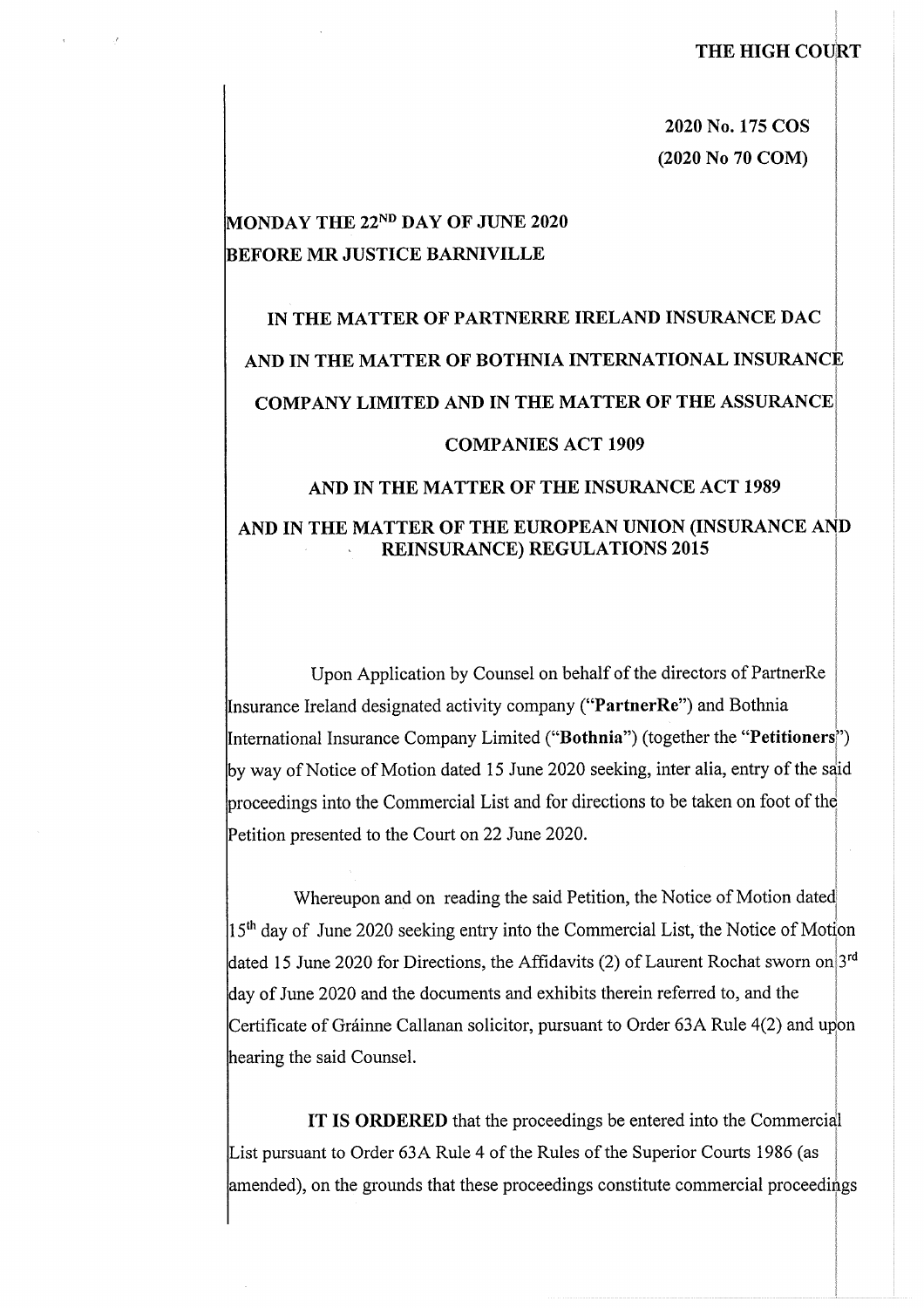## **THE HIGH COURT**

within the meaning of **Order** 63A, Rule 1 (a)(vii) or alternatively, Rule 1(b) of the Rules.

#### **AND IT IS ORDERED**

- that pursuant to Order  $63A$  Rule  $4(5)(b)$  of the Rules of the Superior Courts 1986 (as amended) that the hearing of this motion be treated as the initial directions hearing.
- that the Petition be placed in the list for hearing before this Honourable Court on the **9th day of October 2020 at 11.15 in the forenoon.**
- that the Petitioners shall cause notice of the hearing of the Petition in the form set out in the Schedule hereto be published once in each of the following publications (such publication to take place not later than 3 July 2020):

(a) Iris Oifigiúil;

- (b) The Irish Independent;
- (c) The Irish Examiner; and
- (d) The Financial Times (International Edition).

#### AND IT IS FURTHER ORDERED

- •that the Petitioners shall cause the publication of a notice of the proposed hearing of the Petition if required in each Member State of the Risk, in accordance with the requirements of the respective laws of the Member State.
- that copies of the Petition together with the Schedules annexed thereto (including the Scheme), the report of the Independent Actuary be made available for inspection by any policyholder at the registered office of the Petitioners at Ashford House,  $18 - 23$  Tara Street, Dublin 2, at the registered office of PartnerRe at 3<sup>rd</sup> Floor, The Exchange, Georges Dock, IFSC, Dublin 1 by calling +353 1 637 9603 to make an appointment in advance and at tie registered office of Bothnia at Eerikinkatu 27, FI-00180 Helsinki, Finland by calling +44 203 551 6524 to make an appointment in advance, from Monday to Friday (public holidays excepted) during the hours of  $9:00$  a.m. to  $5:00$ p.m. and online at www.partnerre.com/PRIIdac-Wholesale-Portfolio-Transfer/ and https://Compre-Group.com/notices/PartnerRe-Ireland-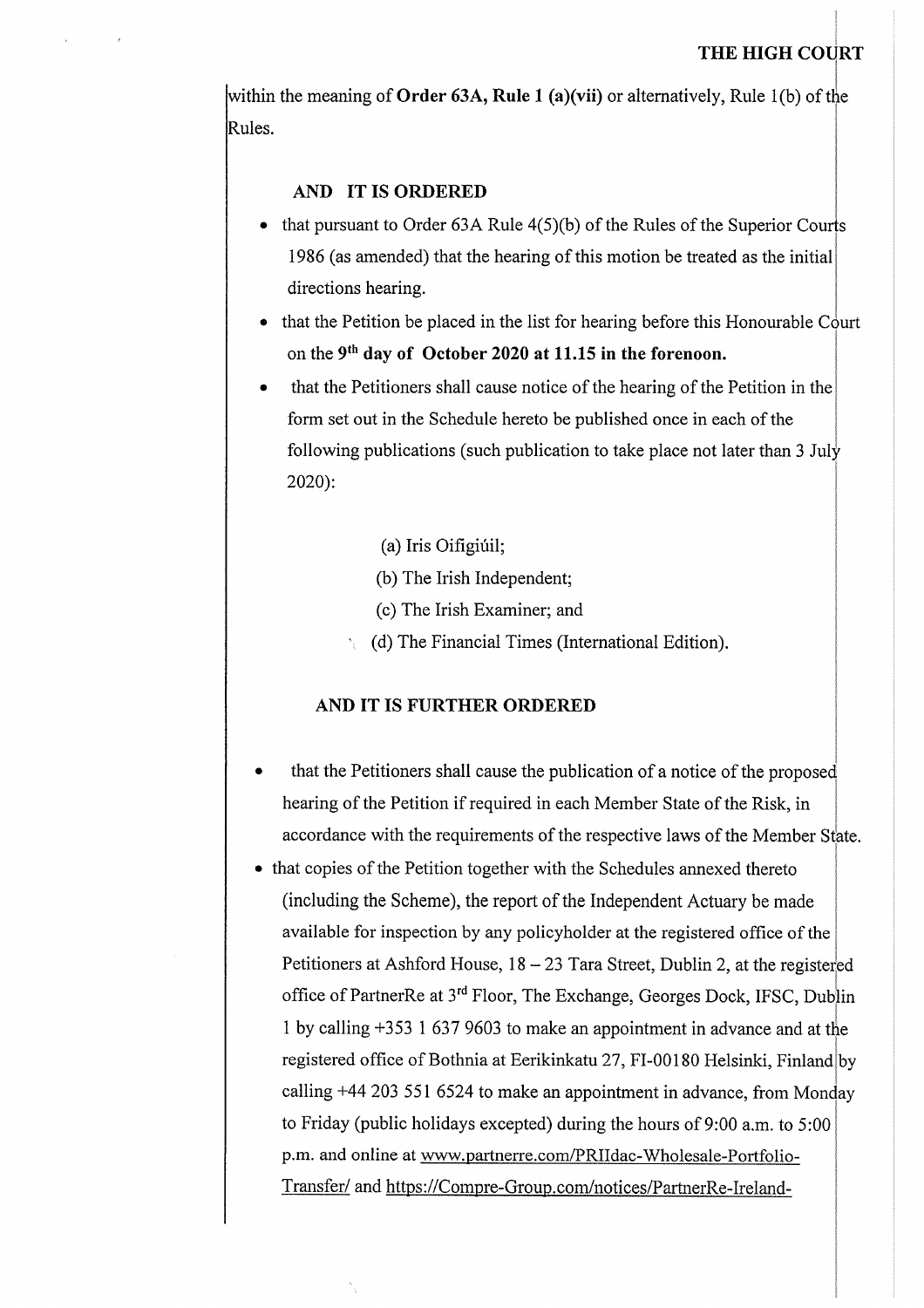#### **THE HIGH COURT**

Insurance-DAC for not less than <sup>15</sup> clear working days between the date of the publication ofthe said advertisements in *Iris Oifigiuil,* and the said newspapers and relevant medical journals and the date fixed for the hearing of the Petition.

- •that any person who intends to appear at the hearing of the said Petition should notify the Petitioners' Solicitors, Matheson, <sup>70</sup> Sir John Rogerson'<sup>s</sup> Quay, Dublin 2, (quoting reference 'GC/AS/663452/23) in writing with thbir intention to do so not later than 5:00 p.m. on Thursday, <sup>1</sup> October <sup>2020</sup> (or such other day as this Honourable Court shall determine) and if any such person wishes to oppose the Petition, they shall not later than 5:00 p.m. on Thursday, <sup>1</sup> October <sup>2020</sup> file in court and serve on the Solicitors for the Petitioners an Affidavit setting out the grounds of their opposition to the Petition.
- •that the Central Bank of Ireland be served with the Notice of Motion, the Petition (including the Scheme), the Affidavit of Laurent Rochat dated 03 June 2020 and the Exhibits therein referred to together with such other documents which may be relied on at the hearing of the Petition.

Liberty to apply.

**MARIANNE WHITE REGISTRAR Date of Perfection 23rd June 2020**

**Matheson Solicitors for the Petitioners**

 $A$  COPY WHICH I ATTEST

........**<sup>&</sup>lt; A—,..**....... foh, registrar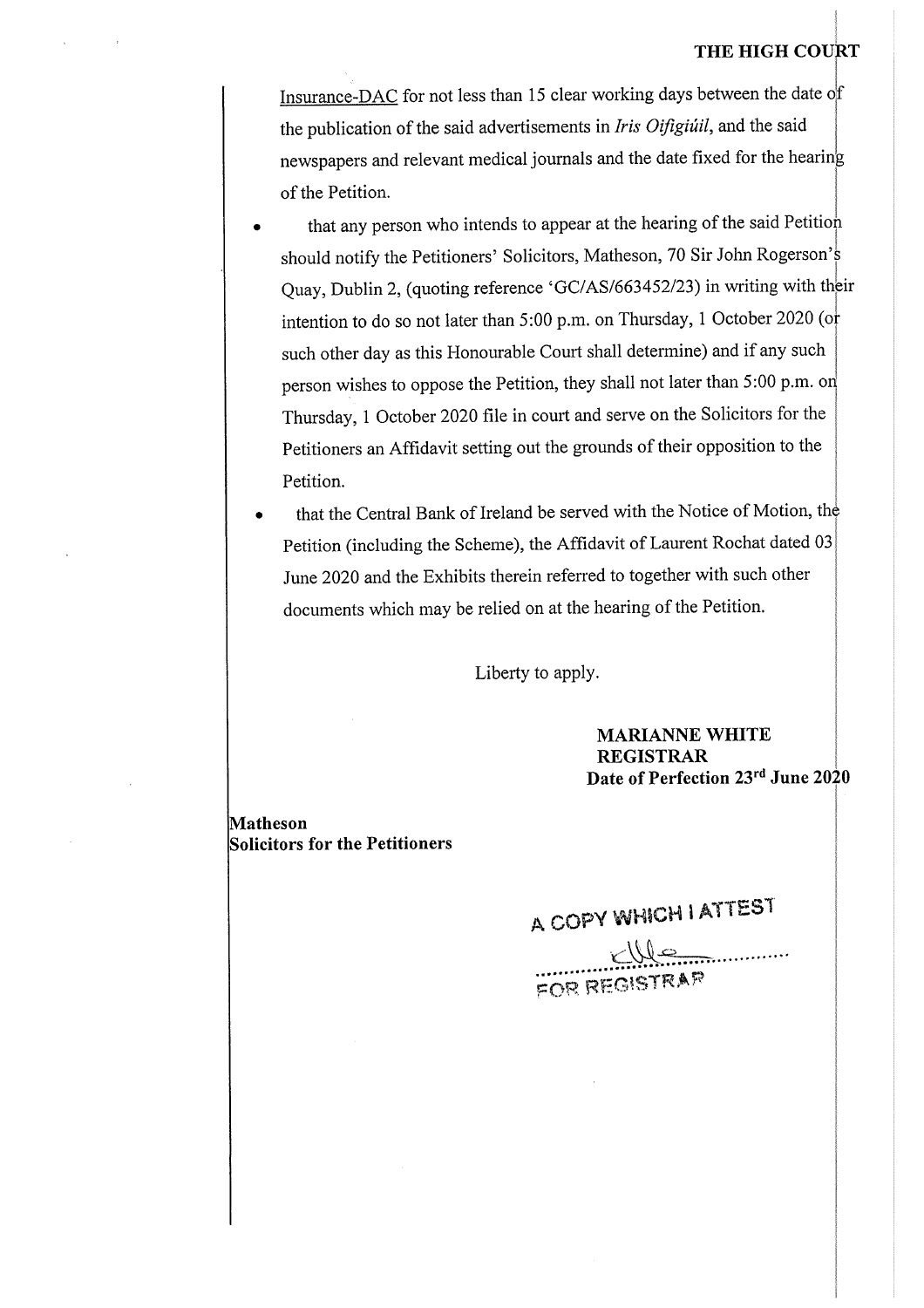### **THE HIGH COURT**

#### **SCHEDULE**

#### **NOTICE**

#### **THE HIGH COURT**

#### **COMMERCIAL**

**2020 Record No. 175** C**OS**

# IN THE MATTER OF PARTNERRE IRELAND INSURANCE DAC AND IN THE MATTER OF BOTHNIA INTERNATIONAL INSURANCE COMPANYLIMITED **AND IN THE MATTER OF THE ASSURANCE COMPANIES ACT 1909**

### **AND IN THE MATTER OF THE INSURANCE ACT 1989**

## **AND IN THE MATTER OF THE EUROPEAN UNION (INSURANCE AND REINSURANCE) REGULATIONS 2015**

#### **NOTICE**

**NOTICE IS HEREBY GIVEN** that PartnerRe Ireland Insurance DAC **("PartnerRe")** having its registered office in Ireland at 3rd Floor, The Exchange,; Georges Dock, IFSC, Dublin 1, applied to the High Court of Ireland on 22 June 2020 for its approval, pursuant to the Assurance Companies Act 1909, the Insurance Act, <sup>1989</sup> and the European Union (Insurance And Reinsurance) Regulations 2015, to! transfer to Bothnia International Insurance Company Limited **("Bothnia")** the j PartnerRe Portfolio, as defined in <sup>a</sup> Scheme dated 22 June 2020 and which includes the Transferring Policies, Transferring Assets, Transferring Liabilities, and the Transferring Contracts (all as defined in the Scheme) of PartnerRe will be transferred from PartnerRe to Bothnia with effect from the Effective Time (as defined in the Scheme) (the **"Transfer").**

**AND FURTHER TAKE NOTICE** that copies of the Petition and the Schedules annexed thereto (including the Scheme), the Independent Actuary Report (the **"Transfer Documents")** are all available for inspection at the registered office of PartnerRe at 3rd Floor, The Exchange, Georges Dock, IFSC, Dublin <sup>1</sup> by calling  $+353$  1 637 9603 to make an appointment in advance and at the registered office of Bothnia at Eerikinkatu 27, FI-00180 Helsinki, Finland by calling +44 203 551 6524